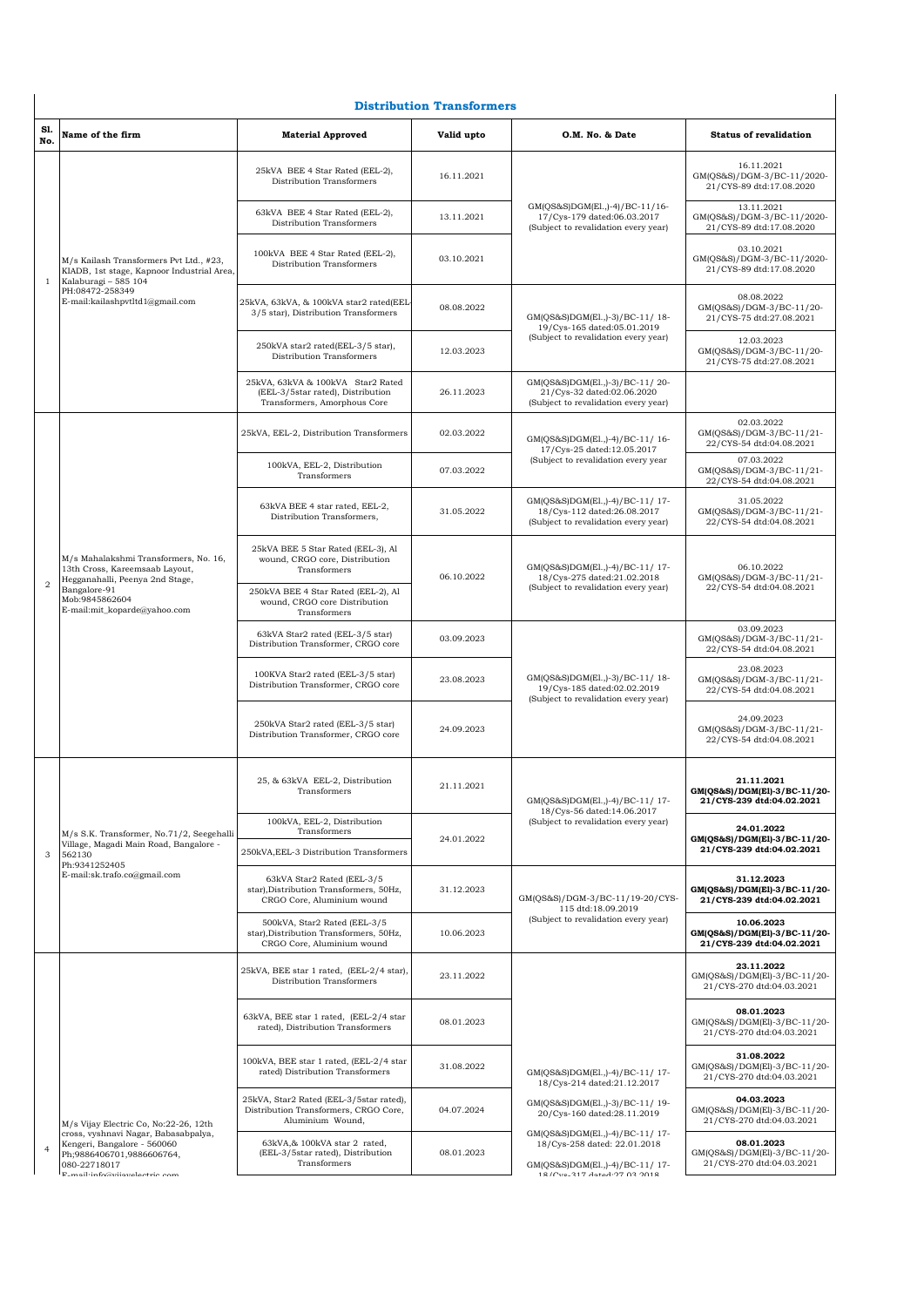|        | г.-шап.ппо@утаустсстге.com                                                                                                                                                                                                         | 250kVA, BEE star2 rated, (EEL-3/5star<br>rated), Distribution Transformers                                                          | 17.11.2022 | 10/03-01/ uateu.21.00.2010<br>GM(OS&S)DGM(El.,)-3)/BC-11/18-<br>19/Cys-108 dated:04.10.2018           | 17.11.2022<br>GM(QS&S)/DGM(El)-3/BC-11/20-<br>21/CYS-270 dtd:04.03.2021                                                                                                                                                                  |
|--------|------------------------------------------------------------------------------------------------------------------------------------------------------------------------------------------------------------------------------------|-------------------------------------------------------------------------------------------------------------------------------------|------------|-------------------------------------------------------------------------------------------------------|------------------------------------------------------------------------------------------------------------------------------------------------------------------------------------------------------------------------------------------|
|        |                                                                                                                                                                                                                                    | 500kVA BEE Star 2 Rated (EEL-3/5star<br>rated), Distribution Transformers                                                           | 23.02.2023 |                                                                                                       | 23.02.2023<br>GM(QS&S)/DGM(El)-3/BC-11/20-<br>21/CYS-270 dtd:04.03.2021                                                                                                                                                                  |
|        |                                                                                                                                                                                                                                    | 1000kVA star2 rated (EEL-3/5 star),<br>CRGO core, Distribution Transformers,                                                        | 23.08.2023 |                                                                                                       | 23.08.2023<br>GM(QS&S)/DGM(El)-3/BC-11/20-<br>21/CYS-270 dtd:04.03.2021                                                                                                                                                                  |
| 5      | M/s Shridi sai Electricals limited., plot No:<br>13/82, Industrial estate, Kadapa                                                                                                                                                  | 25kVA,63kVA,100kVA 250kVA & 500kVA,<br>BEE star 1 EEL-2, Al wound, Amorphous<br>and CRGO Core Distribution transformers             | 09.02.2022 | GM(QS&S)DGM(El.,)-4)/BC-11/17-<br>18/Cys-306 dated:21.03.2018                                         | 09.02.2022<br>GM(QS&S)/DGM(El)-3/BC-11/21-<br>22/CYS-64 dtd: 17.08.2021                                                                                                                                                                  |
|        | Dist., Andhra Pradesh                                                                                                                                                                                                              | 25kVA, 63kVA, 100kVA, 250kVA &<br>500kVA, Star2 Rated (EEL-3/5 star), Al.<br>wound, Amorphous Core Distribution<br>Transformers,    | 02.07.2023 | (Subject to revalidation every year)                                                                  | GM(QS&S)/DGM(El)-3/BC-11/21-<br>22/CYS-64 dtd: 17.08.2021                                                                                                                                                                                |
| 6      | M/s Raikar Electric Company,<br>No:20, Raghavendra Industrial Estate,<br>Thigalarpalya Main Road, Near peenya<br>2nd stage,<br>Bangalore - 560058.<br>Ph No: 9845169654, 9535256093.                                               | 25kVA, 63kVA & 100kVA BEE star 1<br>rated EEL-2 Distribution Transformers                                                           | 20.03.2023 | GM(OS&S)DGM(El.,)-4)/BC-11/17-<br>18/Cys-315 dated:27.03.2018<br>(Subject to revalidation every year) | 12.05.2021<br>GM(QS&S)/DGM-3/BC-11/20-<br>21/CYS-14 dtd:12.05.2020                                                                                                                                                                       |
|        | E-mail:raikar.blr2000@gmail.com                                                                                                                                                                                                    | 63kVA, 100kVA, 250kVA & 500kVA Star2<br>Rated(EEL-3/5star rated), Distribution<br>Transformers, 50Hz, CRGO core,<br>Aluminium Wound | 19.12.2021 | GM(QS&S)/DGM-3/BC-11/20-21/CYS-<br>192 dtd:21.12.2020                                                 | 29.06.2021<br>GM(QS&S)DGM(El.,)-3)/BC-11/20-<br>21/Cys-58 dated:10.07.2020<br>03.09.2023<br>GM(QS&S)DGM(El.,)-3)/BC-11/20-<br>21/Cys-294 dated:31.03.2021<br>05.11.2023<br>GM(QS&S)DGM(El.,)-3)/BC-11/20-<br>21/Cys-294 dated:31.03.2021 |
|        |                                                                                                                                                                                                                                    | 100kVA & 500kVA star2 rated (EEL-<br>3/5star) Distribution Transformer                                                              | 04.09.2023 | GM(QS&S)DGM(El.,)-3)/BC-11/18-<br>19/Cys-214 dated:20.03.2019<br>(Subject to revalidation every year) |                                                                                                                                                                                                                                          |
|        |                                                                                                                                                                                                                                    | 25kVA star1 rated (EEL-2/4 star), CRGO<br>core, Distribution Transformers,                                                          | 13.04.2022 |                                                                                                       |                                                                                                                                                                                                                                          |
|        | M/s Vijay Electricals, No: 9, Byraveshwara<br>Industrial Estate, Andrahalli Main Road,<br>Near Peenya 2nd Stage, Bangalore-560091<br>Mob: 9035620230,9986395630<br>Email: v-electricals@yahoo.in/<br>marketing@vetransformers.com. | 63kVA star1 rated (EEL-2/4 star), CRGO<br>core, Distribution Transformers                                                           | 30.04.2022 | GM(QS&S)DGM(El.,)-3)/BC-11/18-<br>19/Cys-89 dated:08.08.2018<br>(Subject to revalidation every year)  |                                                                                                                                                                                                                                          |
| $\tau$ |                                                                                                                                                                                                                                    | 250kVA star1 rated (EEL-2/4 star), CRGO<br>core, Distribution Transformers,                                                         | 07.05.2022 |                                                                                                       |                                                                                                                                                                                                                                          |
|        |                                                                                                                                                                                                                                    | 25kVA star2 rated (EEL-3/5 star), CRGO<br>core, Distribution Transformers                                                           | 13.04.2022 |                                                                                                       |                                                                                                                                                                                                                                          |
|        |                                                                                                                                                                                                                                    | 63kVA star2 rated (EEL-3/5 star), CRGO<br>core, Distribution Transformers                                                           | 30.04.2022 |                                                                                                       |                                                                                                                                                                                                                                          |
|        |                                                                                                                                                                                                                                    | 250kVA star2 rated (EEL-3/5 star),<br>CRGO core, Distribution Transformers                                                          | 07.05.2022 |                                                                                                       |                                                                                                                                                                                                                                          |
|        | M/s Perfect Electricals,<br>Plot No: 152,<br>Sompura 1st stage, KIADB,<br>Near Dabaspete,                                                                                                                                          | 25kVA star1 rated (EEL-2/4 star),<br>Distribution Transformers                                                                      | 03.09.2023 | GM(QS&S)DGM(El.,)-3)/BC-11/18-                                                                        |                                                                                                                                                                                                                                          |
| 8      | Nelamangala Taluk,<br>Bangalore - $562111$ .<br>Ph No:9845062309.<br>E-mail: perfectswamy@yahoo.com                                                                                                                                | 63kVA & 100kVA star1 rated(EEL-2/4<br>star), Distribution Transformers                                                              | 05.11.2023 | 19/Cys-164 dated:01.01.2019<br>(Subject to revalidation every year)                                   |                                                                                                                                                                                                                                          |
|        |                                                                                                                                                                                                                                    | 500kVA Star2 Rated(EEL-3/5star rated),<br>Distribution Transformers, 50Hz, CRGO<br>Core, Aluminium Wound                            | 26.12.2024 | GM(QS&S)DGM(El.,)-3)/BC-11/ 19-20<br>/Cys-221 dated:10.03.2020                                        | 30.03.2023<br>GM(QS&S)DGM(El.,)-3)/BC-11/20-<br>21/Cys-294 dated:31.03.2021                                                                                                                                                              |
|        | M/s Primetech Transformers, Kuthanur<br>Village, Calicut Road, Gundulpet Taluk,                                                                                                                                                    | 25kVA & 63kVA star1 rated (EEL-2/4<br>star), CRGO Core Distribution<br>Transformers                                                 | 14.08.2023 |                                                                                                       | 16.04.2021                                                                                                                                                                                                                               |
| 9      | Gundlupet - 5711111, Chamarajnagar<br>(Ph No:9242783800)<br>(E-mail:roopacorporation@yahoo.com)                                                                                                                                    | 100kVA star1 rated(EEL-2/4 star), CRGO<br>core Distribution Transformers                                                            | 06.03.2023 | GM(QS&S)DGM(El.,)-3)/BC-11/18-<br>19/Cys-173 dated:19.01.2019                                         | GM(QS&S)DGM(El.,)-3)/BC-11/20-<br>21/Cys-27 dated:29.05.2020                                                                                                                                                                             |
| 10     | M/s Vijay Power control systems, B-65 & P-<br>16, $3rd$ cross, $3rd$ stage Peenya industrial                                                                                                                                       | 63kVA, 100kVA & 250kVA star2 rated<br>(EEL-3/5star rated), Distribution<br>Transformers, CRGO Core                                  | 16.08.2023 | GM(QS&S)DGM(El.,)-3)/BC-11/18-<br>19/Cys-189 dated:11.02.2019                                         |                                                                                                                                                                                                                                          |
|        | Estate, Bangalore-560 058<br>Ph:info@vijaytransformers.com                                                                                                                                                                         | 500kVA star2 rated (EEL-3/5star<br>rated), Distribution Transformers, CRGO<br>Core,                                                 | 20.12.2023 | (Subject to revalidation every year)                                                                  |                                                                                                                                                                                                                                          |
|        | M /o Moore Domas Controls - No. 04 Ond                                                                                                                                                                                             | 25kVA BEE Star1 Rated (EEL-<br>2/4star), Distribution Transformers                                                                  | 10.06.2022 |                                                                                                       | 10.06.2022<br>GM(QS&S)DGM(El.,)-3)/BC-11/20-<br>21/Cys-292 dated: 29.03.2021                                                                                                                                                             |
|        |                                                                                                                                                                                                                                    |                                                                                                                                     |            |                                                                                                       |                                                                                                                                                                                                                                          |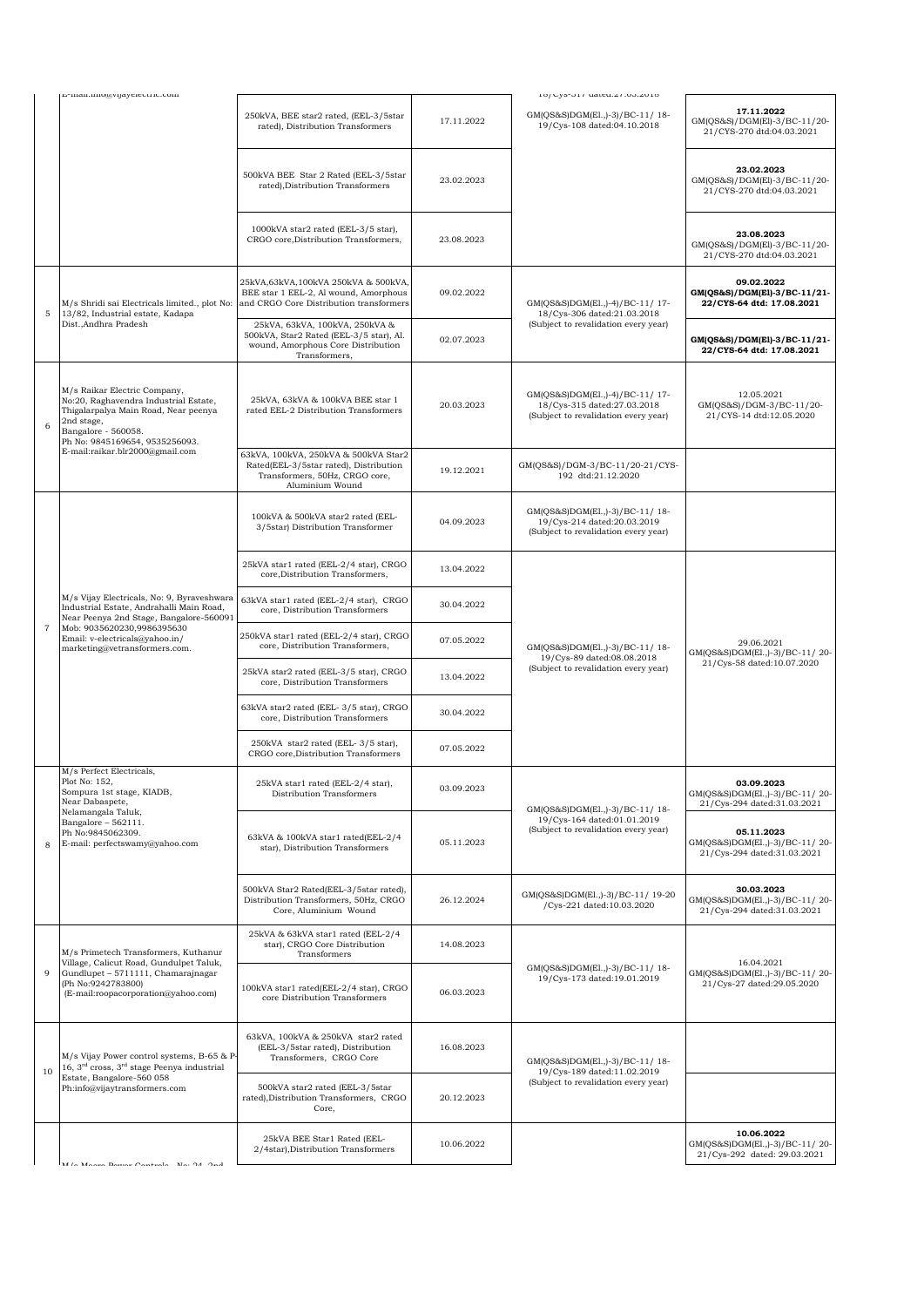| 11           | m/s macro rower controls., No: 24, 2nu<br>cross, Kadabagere cross, Magadi Main<br>Road, Behind SBM, Bangalore- 560091<br>Mob No:                                                                                                             | 63kVA BEE Star1 Rated (EEL-<br>2/4star), Distribution Transformers                                                                                                                                                                  | 28.09.2023               | GM(QS&S)DGM(El.,)-3)/BC-11/18-<br>19/Cys-181 dated:21.01.2019                                               | 28.09.2023<br>GM(QS&S)DGM(El.,)-3)/BC-11/20-<br>21/Cys-292 dated: 29.03.2021             |
|--------------|----------------------------------------------------------------------------------------------------------------------------------------------------------------------------------------------------------------------------------------------|-------------------------------------------------------------------------------------------------------------------------------------------------------------------------------------------------------------------------------------|--------------------------|-------------------------------------------------------------------------------------------------------------|------------------------------------------------------------------------------------------|
|              | 8792708263 / 8792708264 & 8792708267                                                                                                                                                                                                         | 100kVA BEE Star1 Rated (EEL-<br>2/4star), Distribution Transformers                                                                                                                                                                 | 25.09.2023               |                                                                                                             | 25.09.2023<br>GM(QS&S)DGM(El.,)-3)/BC-11/20-<br>21/Cys-292 dated: 29.03.2021             |
| 12           | M/s Maruthi Electrical & Engineering<br>Works, Plot No:5, Near Jnana Bharathi<br>School, Holalkere Road, Chitradurga -<br>577501<br>Contact No: 8277291999/9448169800<br>E-mail: meewtransformers@gmail.com                                  | 25kVA, 63kVA, and 100kVA BEE star1<br>rated(4star/EEL-2) Distribution<br>Transformers, CRGO Core                                                                                                                                    | 23.04.2023               | GM(QS&S)DGM(El.,)-3)/BC-11/18-<br>19/Cys-191 dated:12.02.2019<br>(Subject to revalidation every year)       | 23.04.2023<br>GM(QS&S)/DGM-3/BC-11/21-<br>22/CYS-59 dtd:09.08.2021                       |
| 13           | M/s Vignesh Vidyuth controls,<br>No. 55, 17th Cross (Old 30th Cross),<br>Doddanna Industrial Estate,<br>Peenya 2nd Stage, Bangalore-91<br>Contact No: 9845134612/9886634612                                                                  | 25kVA, BEE star1 rated (4star/EEL-2)<br>Distribution Transformers, 50Hz, CRGO<br>Core                                                                                                                                               | 05.11.2023               | GM(QS&S)DGM(El.,)-3)/BC-11/18-<br>19/Cys-205 dated:05.03.2019<br>(Subject to revalidation every year)       |                                                                                          |
|              | E-mail: vigneshvidyuth@rediffmail.com                                                                                                                                                                                                        | 250kVA & 500kVA, Star2 Rated (EEL-<br>3/5star rated), Distribution Transformers,<br>50Hz, CRGO Core, Aluminium Wound                                                                                                                | 09.07.2025               | GM(QS&S)DGM(El.,)-3)/BC-11/20-<br>21/Cys-164 dated:09.11.2020<br>(Subject to revalidation once in 2 yeras)  |                                                                                          |
| 562130<br>14 | M/s Viji Power Transformers Pvt Ltd., Sy<br>No. 137/3, Dasanapura Hobli, Magadi<br>main road, Kadabagere post, Bangalore-                                                                                                                    | 100kVA ,250kVA & 500kVA star2 rated<br>(EEL-3/5star) Distribution Transformers,<br>50Hz, CRGO Core,<br>100kVA star2 rated(EEL-3/5<br>star)Distribution Transformers, 50Hz,                                                          | 10.12.2023               | GM(QS&S)DGM(El.,)-3)/BC-11/19-<br>20/Cys-47 dated:15.06.2019<br>(Subject to revalidation every year)        | 10.12.2023<br>BESCOM/GM(QS&S)DGM<br>(El., )-3) / BC-11/21-22/Cys-10<br>dated:27.04.2021  |
|              | (Ph No: 9900111089)<br>(E-mail: vijitechdinakar10@yahoo.co.in,<br>md@vijigroup.com).                                                                                                                                                         | Amorphous Core<br>25kVA, 63kVA, 100kVA& 250kVA, Star1<br>Rated (EEL-2), CRGO core, Distribution<br>Transformers.                                                                                                                    | 28.03.2022               | BESCOM/GM(QS&S)DGM(El.,)-4)/BC-<br>11/16-17/Cys-20 dated:04.05.2017<br>(Subject to revalidation every year) | 28.03.2022<br>BESCOM/GM(QS&S)DGM<br>(El., )-3) / BC-11/21-22/ Cys-10<br>dated:27.04.2021 |
| 15           | M/s National Transcare<br>Sy No:17/4, Opp Agriculture University,<br>Lingasugur Road,<br>Raichur - 584101<br>Contact No:9845244968/7795228032<br>E-mail:ntcrcr@rediffmail.com<br>ntcrcr@yahoo.com                                            | 25kVA, star1 rated (EEL-2/4star)<br>Distribution Transformers, CRGO Core<br>63kVA, star1 rated (EEL-2/4star)<br>Distribution Transformers, CRGO Core                                                                                | 12.11.2023               | GM(QS&S)DGM(El.,)-3)/BC-11/19-<br>20/Cys-48 dated:18.06.2019                                                |                                                                                          |
|              |                                                                                                                                                                                                                                              | 100kVA, star1 rated (EEL-2/4star)<br>Distribution Transformers, CRGO Core                                                                                                                                                           | 05.07.2023               | (Subject to revalidation every year)                                                                        |                                                                                          |
|              | M/s V.T. Switchgears and Transformers,<br>No:33, 3rd Phase,<br>4th Main, Peenya Industrial Area,<br>Bangalore - 560058<br>Ph no:91-80-28392235/35,<br>9844028978, 9986523600<br>E-mail:vtsbg@gmail.com, city@vtst.in                         | 100kVA star2 rated (EEL-3/5star rated),<br>Distribution Transformers, 50Hz, CRGO<br>Core                                                                                                                                            | 30.11.2023               |                                                                                                             |                                                                                          |
| 16           |                                                                                                                                                                                                                                              | 250kVA star2 rated (EEL-3/5star rated),<br>Distribution Transformers, 50Hz, CRGO<br>Core<br>500kVA star2 rated (EEL-3/5star rated),                                                                                                 |                          | GM(QS&S)DGM(El.,)-3)/BC-11/19-<br>20/Cys-51 dated:21.06.2019<br>(Subject to revalidation every year)        |                                                                                          |
|              |                                                                                                                                                                                                                                              | Distribution Transformers, 50Hz, CRGO<br>Core<br>25kVA Star1/Star2 Rated (EEL-2/EEL-3),                                                                                                                                             | 14.03.2024               |                                                                                                             |                                                                                          |
| 17           | M/s Chetan Electric Private Limited,<br>No:32-B, Veerasandra, KIADB Industrial<br>Area, Anekal Taluk, Electronic City Post,<br>Bangalore - 560100<br>Mob:080-25536439<br>Email:chetanelectric@hotmail.com,                                   | Distribution Transformers, 50Hz, CRGO<br>Core<br>63kVA Star1/Star2 Rated (EEL-2/EEL-3),<br>Distribution Transformers, 50Hz, CRGO<br>Core<br>100kVA Star1/Star2 Rated (EEL-2/EEL-3)<br>Distribution Transformers, 50Hz, CRGO<br>Core | 08.06.2024               | GM(QS&S)DGM(El.,)-3)/BC-11/19-<br>20/Cys-52 dated:21.06.2019<br>(Subject to revalidation every year)        |                                                                                          |
|              | chetanelectric@yahoo.com &<br>chetanelectric10@gmail.com                                                                                                                                                                                     | 250kVA Star1/Star2 Rated (EEL-2/EEL-<br>3), Distribution Transformers, 50Hz,<br>CRGO Core<br>500kVA Star1/Star2 Rated (EEL-2/EEL-<br>3), Distribution Transformers, 50Hz,                                                           | 29.05.2024<br>04.03.2024 |                                                                                                             |                                                                                          |
| 18           | M/s Cauvery Power Control,<br>Sy No: 31/2, Chennaih Badavane,<br>Annibesent School Road,<br>Gollarahatti, Magadi Main Road,<br>Vishwaneedam Post,<br>Bangalore - 560091<br>Contact No:9880922686/9741122686<br>E-mail:cauverypower@gmail.com | CRGO Core<br>25kVA/63kVA/100kVA, Star1 Rated<br>(EEL-2/4 star), Distribution Transformers                                                                                                                                           | 24.12.2023               | GM(QS&S)DGM(El.,)-3)/BC-11/19-<br>20/Cys-58 dated:06.07.2019                                                | 24.12.2023<br>GM(QS&S)/DGM-3/BC-11/21-                                                   |
|              |                                                                                                                                                                                                                                              | 63kVA/100kVA, Star2 Rated (EEL-3/5<br>star), Distribution Transformers,                                                                                                                                                             | 24.12.2023               | (Subject to revalidation every year)                                                                        | 22/CYS-55 dtd:05.08.2021                                                                 |
| 19           | M/s Venkat Switchgears,<br>No:150, 10th Main, 3rd Phase,<br>Peenya Industrial Area,<br>Bangalore - 560058<br>(Ph No:080 23722274)<br>(E-mail:<br>lakshmipathiad @venkatswitchgears.com)                                                      | 250kVA, Star2 Rated(EEL-3/5star rated),<br>Distribution Transformers                                                                                                                                                                | 01.04.2024               | GM(QS&S)DGM(El.,)-3)/BC-11/19-<br>20/Cys-62 dated:10.07.2019<br>(Subject to revalidation every year)        |                                                                                          |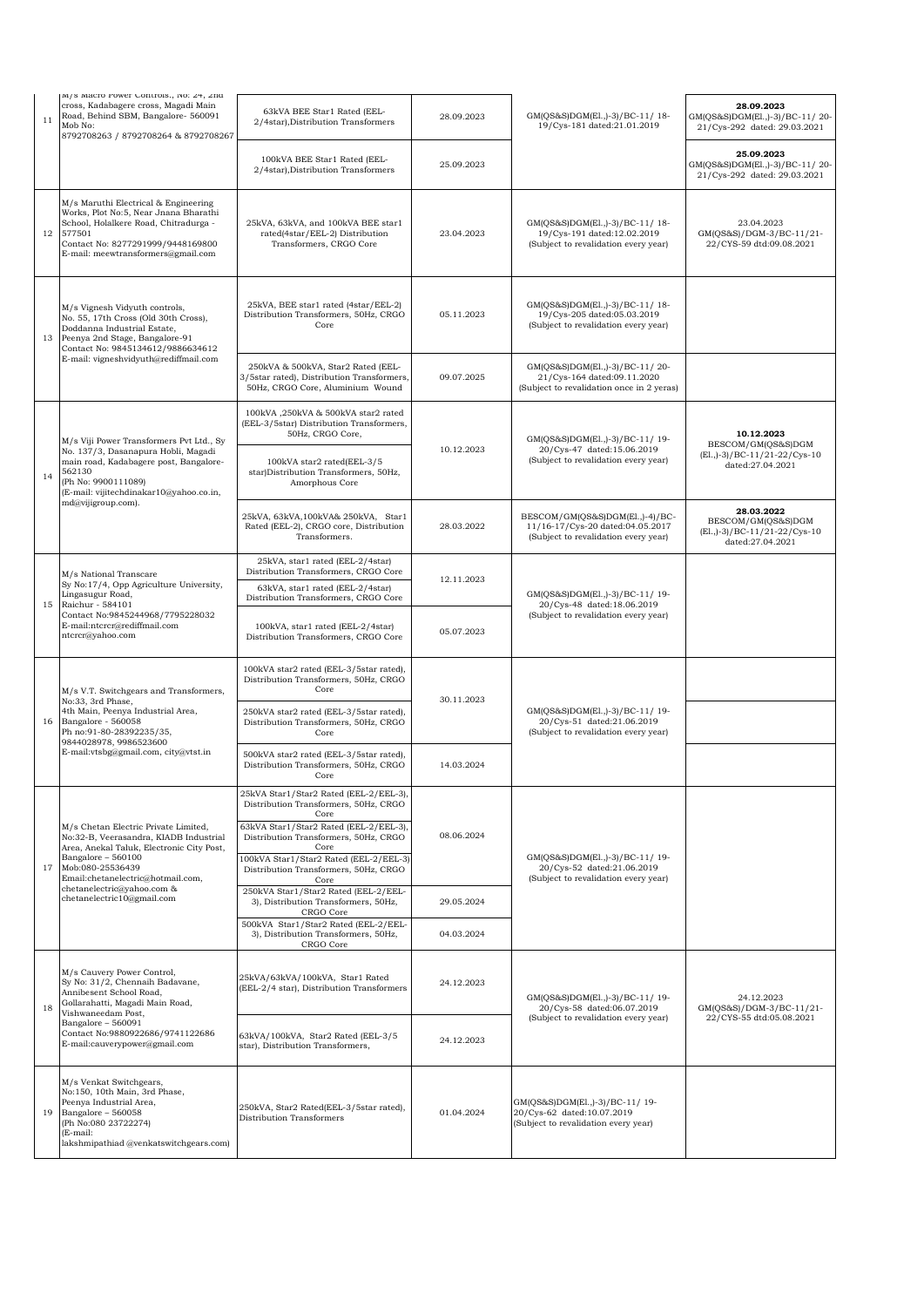| 20 | M/s EL-TRA Equipment Company(I) Pvt<br>Ltd, 11th Mile, NH-4, Old Madras Road,<br>Avalahalli, Virognagar P.O, Bangalore-<br>560049<br>(Ph No:080 28472790/28472229)             | 100kVA Star2 Rated(EEL-3/5star rated),<br>Distribution Transformers                                                             | 13.12.2023 | GM(QS&S)DGM(El.,)-3)/BC-11/19-<br>20/Cys-72 dated:23.07.2019                                            | 17.10.2021<br>GM(QS&S)/DGM-3/BC-11/20-                                       |
|----|--------------------------------------------------------------------------------------------------------------------------------------------------------------------------------|---------------------------------------------------------------------------------------------------------------------------------|------------|---------------------------------------------------------------------------------------------------------|------------------------------------------------------------------------------|
|    | (E-mail:<br>Eltra5@rediffmail.com.<br>eltra2012@gmail.com)                                                                                                                     | 250kVA & 500kVA Star2 Rated (EEL-<br>3/5star rated), Distribution Transformers                                                  | 10.04.2024 | (Subject to revalidation every year)                                                                    | 21/CYS-144 dtd:19.10.2020                                                    |
| 21 |                                                                                                                                                                                | 25kVA & 63kVA BEE Star1 Rated (EEL<br>2/4star), Distribution Transformers                                                       | 15.05.2022 | GM(QS&S)DGM(El., )-3)/BC-11/19-                                                                         | 15.05.2022<br>GM(QS&S)/DGM-3/BC-11/2021-<br>22/CYS-96 dtd:04.10.2021         |
|    | M/s Amar Industries,                                                                                                                                                           | 100kVA BEE Star1<br>Rated<br>(EEL-<br>2/4star), Distribution Transformers                                                       | 29.11.2023 | 20/Cys-76 dated:24.07.2019<br>(Subject to revalidation every year)                                      | 29.11.2023<br>GM(QS&S)/DGM-3/BC-11/2021-<br>22/CYS-96 dtd:04.10.2021         |
|    | Plot No: #R9 TO R12, KSSIDC Industrial<br>Estate, Hosahalli Camp(E.J), Sindhanur-<br>584 128, Raichur<br>Mob No:<br>9538361911,9739384442, 9742243677                          | 25kVA, Star2 rated (EEL-3/5star) CRGO<br>core, Aluminium wound, Distribution<br>Transformer                                     |            |                                                                                                         |                                                                              |
|    | E-mail:aisnd2015@gmail.com                                                                                                                                                     | 63kVA, Star2 rated (EEL-3/5star) CRGO<br>core, Aluminium wound, Distribution<br>Transformer,                                    | 07.06.2024 | GM(QS&S)/DGM-3/BC-11/2020-21/CYS-<br>121 dtd:10.09.2020<br>(Subject to revalidation every year)         | 04.10.2023<br>GM(QS&S)/DGM-3/BC-11/2021-<br>22/CYS-96 dtd:04.10.2021         |
|    |                                                                                                                                                                                | 100kVA, Star2 rated (EEL-3/5star) CRGO<br>core, Aluminium wound, Distribution<br>Transformer.                                   |            |                                                                                                         |                                                                              |
|    | M/s Tesla Transformers Limited (Unit -2)<br>23-A, Sector B, Industrial Area,<br>Govindpura,<br>Distt. Bhopla - 462023<br>Madhya Pradesh                                        | 25kVA & 63kVA BEE Star1 Rated (EEL-<br>2/4star) Distribution Transformers                                                       | 06.10.2021 | GM(QS&S)DGM(El.,)-3)/BC-11/19-                                                                          |                                                                              |
| 22 | Ph No:<br>91-755-2586778, 2586328, 4271973<br>E-mail:<br>tesla@bsnl.in, mktg@teslaindia.co,<br>projects@teslaindia.co                                                          | 100kVA BEE Star1 Rated (EEL-2/4star)<br>Distribution Transformers                                                               | 01.06.2022 | 20/Cys-77 dated:25.07.2019<br>(Subject to revalidation every year)                                      |                                                                              |
|    | M/s B.M.G Transformers<br>Site No:15&16, Sy No:34/3, Kadabagere                                                                                                                | 25kVA & 63kVA, Star1 Rated(EEL-2/<br>4star) Distribution Transformers, CRGO<br>Core, Aluminium wound                            | 22.12.2023 | GM(QS&S)DGM(El.,)-3)/BC-11/ 19-<br>20/Cys-109 dated:06.09.2019<br>(Subject to revalidation every year)  |                                                                              |
| 23 | Village, Dasanapura Hobli, Bangalore -<br>562130<br>(Ph No:9448622534/ 9880869024)<br>(E-mail: bmgtransformers@yahoo.com)                                                      | 100kVA, Star1 Rated<br>$(EEL-2/4star)$<br>Distribution Transformers, CRGO Core,<br>Aluminium wound                              | 27.09.2023 |                                                                                                         |                                                                              |
|    |                                                                                                                                                                                | 25kVA,63kVA & 100kVA, Star2 Rated<br>(EEL-3/5star<br>rated),<br>Distribution<br>Transformers, 50Hz, CRGO Core, Copper<br>Wound, | 20.03.2023 |                                                                                                         |                                                                              |
| 24 | M/s Shri Datta Transformers,<br>No:405, Mudhol Jamkhandi Main Road,<br>Shirol Cross, Shirol, Mudhol Taluk,<br>Dist Bagalkot, Karnataka - 587313<br>Mob: 9886313068, 9538593449 | 25kVA & 63kVA Star1 Rated (EEL<br>2/4star), Distribution Transformers, 50Hz,<br>CRGO Core, Aluminium wound                      | 25.10.2023 | GM(QS&S)DGM(El.,)-3)/BC-11/19-<br>20/Cys-119 dated:23.09.2019<br>(Subject to revalidation every year)   |                                                                              |
|    |                                                                                                                                                                                | 100kVA,<br>$(EEL-3/5$<br>Star2<br>Rated<br>star), Distribution Transformers, 50Hz,<br>CRGO Core, Aluminium wound                | 10.12.2023 |                                                                                                         |                                                                              |
|    | M/s Karthik Electricals,<br>#A195, 4th Cross, Peenya 1st stage,                                                                                                                | 25kVA, 63kVA & 100kVA Star1 Rated<br>(EEL-2/4star) Distribution Transformers,<br>CRGO Core, Aluminium wound                     | 13.06.2023 |                                                                                                         |                                                                              |
| 25 | Peenya Industrial Estate, Bangalore<br>560058<br>Ph No:<br>9980014892,8884762 574                                                                                              | 63kVA Star2 Rated (EEL-3/<br>5star)<br>Distribution Transformers, 50Hz, CRGO<br>Core, Aluminium Wound                           | 23.05.2024 | GM(QS&S)DGM(El.,)-3)/BC-11/19-<br>20/Cys-157 dated:18.11.2019<br>(Subject to revalidation every year)   |                                                                              |
|    | E-mail: karthiktransformers@yahoo.in                                                                                                                                           | 100kVA Star2 Rated (EEL-3/5 star)<br>Distribution Transformers, 50Hz, CRGO<br>Core, Aluminium Wound                             | 30.04.2024 |                                                                                                         |                                                                              |
|    | M/s Shree Bhyraveshwara Electrical<br>Works,                                                                                                                                   | 25kVA, Star1 Rated (EEL-2/4star)<br>Distribution Transformers, CRGO Core,<br>Aluminium wound                                    | 25.07.2023 | GM(QS&S)DGM(El.,)-3)/BC-11/19-<br>20/Cys-175 dated: 23.12.2019<br>(Subject to revalidation every year)  | 25.07.2023<br>GM(QS&S)/DGM(El)-3/BC-11/20-<br>21/CYS-272 dtd:04.03.2021      |
| 26 | #M1, Industrial Area, Lokikere Road, Near<br>Bye-pass, Davangere- 577 005.<br>Ph No: 9449683214/9448463453.<br>E-mail: anandm1020@rediff.com/<br>vmnrnataraj99@gmail.com       | 100kVA, Star2 rated (EEL-3/5star)<br>Distribution Transformer, CRGO core,<br>Aluminium wound                                    | 18.11.2024 | GM(QS&S)DGM(El.,)-3)/BC-11/19-<br>20/Cys-115 dated: 07.09.2020<br>(Subject to revalidation every year)  | 04.03.2023<br>GM(QS&S)/DGM(El)-3/BC-11/20-<br>21/CYS-272 dtd:04.03.2021      |
|    |                                                                                                                                                                                | 63kVA, Star2 Rated(EEL-3/5star rated),<br>Distribution Transformers, 50Hz, CRGO<br>core, Aluminium Wound                        | 04.03.2022 | GM(QS&S)/DGM(El)-3/BC-11/20-21/<br>CYS-272 dtd:04.03.2021                                               |                                                                              |
| 27 | M/s Chaitanya Electric Company, No.2,<br>B.M.Shankarappa Estate, Telecom Layout<br>Road, Sunkadakatte, Bangalore - 560091.                                                     | 25kVA, 63kVA, 100kVA, 250kVA &<br>500kVA BEE star1 rated (EEL-2/4star)<br>Distribution Transformers                             | 12.03.2023 | GM(QS&S)DGM(El.,)-3)/BC-11/17-<br>18/Cys-311 dated: 24.03.2018                                          | 12.03.2023<br>GM(QS&S)DGM(El.,)-3)/BC-11/20-<br>21/Cys-291 dated: 26.03.2021 |
|    | Ph No:080 23486457,<br>Email:chaitanyaelectric@rediffmail.com.                                                                                                                 | 25kVA, 63kVA, 100kVA, 250kVA &<br>500kVA BEE star2 rated (EEL-3/5star)<br>Distribution Transformers                             | 05.02.2023 | (Subject to revalidation every year)                                                                    | 05.02.2023<br>GM(QS&S)DGM(El.,)-3)/BC-11/20-<br>21/Cys-291 dated: 26.03.2021 |
| 28 | M/s. Kalpa Electrikal Pvt Ltd.,<br>No.4413, 149/25, III main road,<br>Industrial town, Rajajinagar,<br>Bangalore - 560010<br>Ph No: 080-23303103, 23356049 &<br>23405248       | 200kVA, Star2 Rated (EEL-3/5star rated),<br>Distribution Transformers, 50Hz, CRGO<br>Core, Aluminium Wound,                     | 17.7.2024  | GM(QS&S)DGM(El.,)-3)/BC-11/ 19-20/<br>Cys-179 dated: 26.12.2019<br>(Subject to revalidation every year) |                                                                              |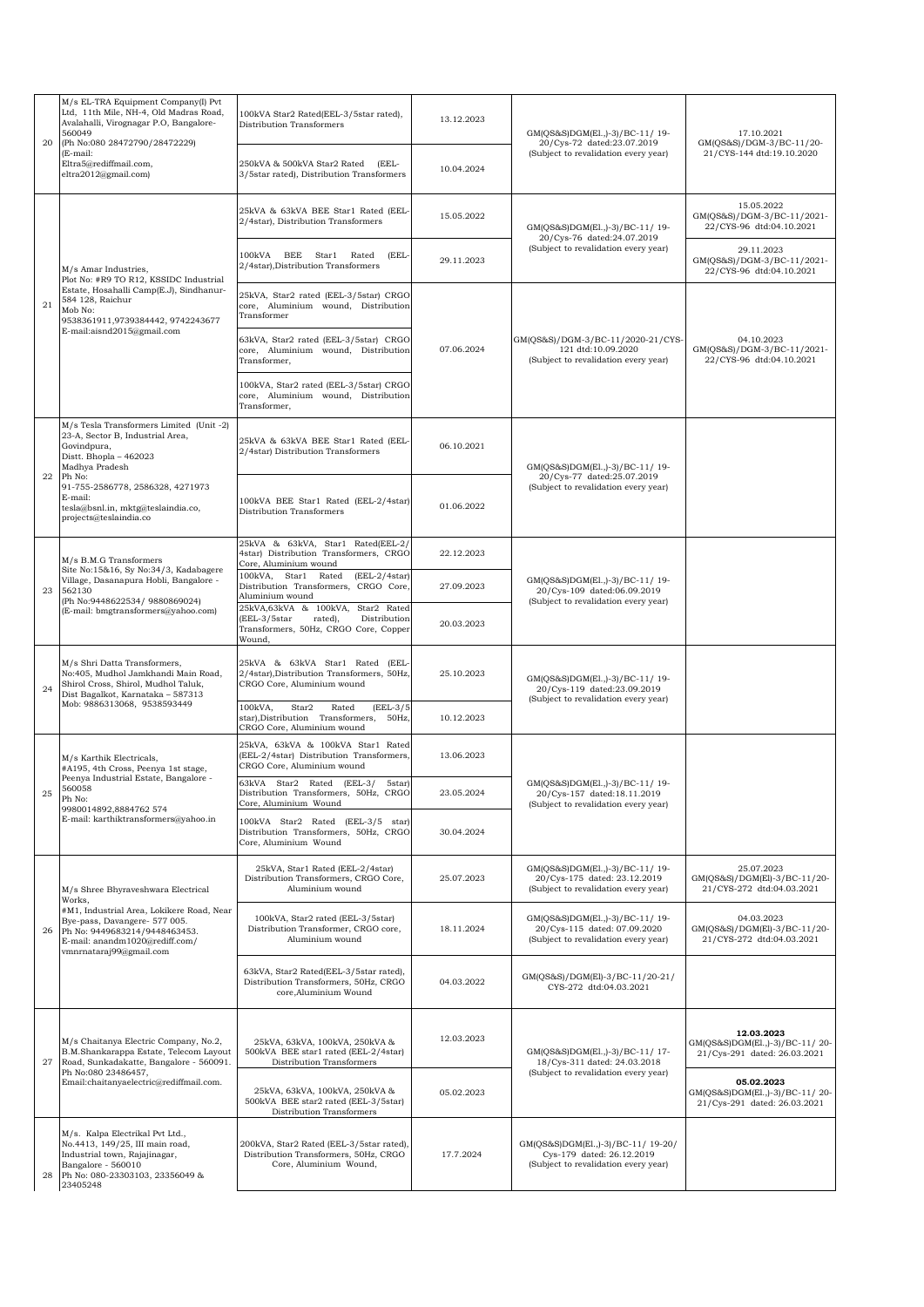|    | Email: sales@kalpaelectrikal.com.                                                                                                                   | 25kVA, 63kVA &100kVA, Star2 Rated<br>(EEL-3/5star rated), Distribution<br>Transformers, 50Hz, CRGO<br>core, Aluminium Wound                                                                                                                                                 | 01.01.2022                                            | GM(QS&S)DGM(El.,)-3)/BC-11/20-21/<br>Cys-210 dated: 02.01.2021                                          |                                                                                                                                                                                                                                                                                                                                                                                                                                                                                              |
|----|-----------------------------------------------------------------------------------------------------------------------------------------------------|-----------------------------------------------------------------------------------------------------------------------------------------------------------------------------------------------------------------------------------------------------------------------------|-------------------------------------------------------|---------------------------------------------------------------------------------------------------------|----------------------------------------------------------------------------------------------------------------------------------------------------------------------------------------------------------------------------------------------------------------------------------------------------------------------------------------------------------------------------------------------------------------------------------------------------------------------------------------------|
|    |                                                                                                                                                     | 25kVA & 250kVA BEE Star 1 Rated (EEL-<br>2) Distribution Transformers                                                                                                                                                                                                       | 09.02.2022                                            | GM(QS&S)DGM(El.,)-3)/BC-11/ 17-18<br>Cys-224 dated: 26.12.2017                                          | 09.02.2022<br>GM(QS&S)DGM(El.,)-3)/BC-11/21-<br>22 Cys-62 dated: 12.08.2021                                                                                                                                                                                                                                                                                                                                                                                                                  |
| 29 | M/s Prakash Metal Products, Ayodya<br>Village, Near Kempageri, Karwar Road,<br>Hubli- 580024 Ph No: 0836-2303024.<br>E-mail:prakash_pmp@yahoo.co.in | 63kVA & 100kVA BEE Star 1 Rated (EEL<br>2) Distribution Transformers                                                                                                                                                                                                        | 16.06.2022                                            | (Subject to revalidation every year)                                                                    | 16.06.2022<br>GM(QS&S)DGM(El.,)-3)/BC-11/21-<br>22 Cys-62 dated: 12.08.2021                                                                                                                                                                                                                                                                                                                                                                                                                  |
|    |                                                                                                                                                     | 25kVA, 63kVA & 100kVA Star 2 Rated<br>(EEL-3)Distribution Transformers                                                                                                                                                                                                      | 28.10.2022                                            | GM(QS&S)DGM(El.,)-3)/BC-11/ 18-19<br>Cys-23 dated: 18.05.2018<br>(Subject to revalidation every year)   | 28.10.2022<br>GM(QS&S)DGM(El.,)-3)/BC-11/21-<br>22 Cys-62 dated: 12.08.2021                                                                                                                                                                                                                                                                                                                                                                                                                  |
| 30 | M/s S.M. Enterprises,<br>No.4911, M.C. Road, Beside Fire station,<br>Mandya - 571402                                                                | 25kVA Star1 Rated (EEL-2/4star) Distribution<br>Transformers, CRGO Core, Aluminium wound<br>50Hz, ONAN Cooled, complete with first filling<br>EHV Grade Transformer Oil with all<br>accessories and confirming to latest versions<br>of IS - 1180 & IS - 2026.              | 11.12.2023                                            | GM(QS&S)DGM(El.,)-3)/BC-11/ 19-20/ Cys-                                                                 |                                                                                                                                                                                                                                                                                                                                                                                                                                                                                              |
|    | (Ph No:<br>9900111081 08232-297029)<br>E-mail: smemdy@gmail.com                                                                                     | 63kVA & 100kVA Star1 Rated (EEL-2/4star)<br>Distribution Transformers, CRGO Core,<br>Aluminium wound 50Hz, ONAN Cooled,<br>complete with first filling EHV Grade<br>Transformer Oil with all accessories and<br>confirming to latest versions of IS - 1180 & IS<br>$-2026.$ | 11.03.2024                                            | (Subject to revalidation every year)                                                                    |                                                                                                                                                                                                                                                                                                                                                                                                                                                                                              |
| 31 | M/s R.V. Transformer manufacturing Co.,<br>Shed No: M-5, Industrial Area, Lokikere Road,<br>Davangere-577 005                                       | 25kVA, 63kVA & 100kVA EEL-2, star1 rated<br>(EEL-2/4star rated) distribution transformer,<br>50Hz, ONAN Cooled, complete with first filling<br>EHV Grade Transformer Oil with all<br>accessories and confirming to latest versions<br>of IS - 1180 & IS - 2026              | 30.05.2022<br>(Subject to revalidation<br>every year) | GM(QS&S)DGM(El.,)-3)/BC-11/ 17-18/Cys-<br>107 dated: 17.08.2017<br>(Subject to revalidation every year) | 30.05.2022<br>GM(QS&S)DGM(El.,)-3)/BC-11/20-21/<br>Cys-224 dated: 20.01.2021                                                                                                                                                                                                                                                                                                                                                                                                                 |
|    |                                                                                                                                                     | 25kVA, Star1 Rated(EEL-2/4star) Distribution<br>Transformers, CRGO Core, Aluminium wound<br>50Hz, ONAN Cooled, complete with first filling<br>EHV Grade Transformer Oil with all<br>accessories and confirming to latest versions<br>of IS - 1180 & IS - 2026.              | 04.04.2024                                            | GM(QS&S)DGM(El.,)-3)/BC-11/ 19-20/Cys-                                                                  |                                                                                                                                                                                                                                                                                                                                                                                                                                                                                              |
| 32 | M/s Magnitude,<br>#480 B/2, IV Phase,<br>Peenya Industrial Area,<br>Bangalore - 560058                                                              | 250kVA, Star2 Rated(EEL-3/5star rated),<br>Distribution Transformers, 50Hz, CRGO Core,<br>Aluminium Wound, ONAN Cooled, complete<br>with first filling EHV Grade Transformer Oil<br>with all accessories and confirming to latest<br>versions of IS - 1180 & IS - 2026.     | 06.12.2024                                            | (Subject to revalidation every year)                                                                    |                                                                                                                                                                                                                                                                                                                                                                                                                                                                                              |
|    | (Ph No:91 80 41227804)<br>E-mail: magnitudetransformer@gmail.com                                                                                    | 100kVA,<br>Star2<br>Rated(EEL-3/5star)<br>Distribution Transformers, CRGO Core,<br>Aluminium wound 50Hz, ONAN Cooled,<br>complete with first filling EHV Grade<br>Transformer Oil with all accessories and<br>confirming to latest versions of IS - 1180 & IS<br>$-2026.$   | 18.05.2025                                            | GM(QS&S)DGM(El.,)-3)/BC-11/20-21/Cys-<br>20 dated: 26.05.2020<br>(Subject to revalidation every year)   |                                                                                                                                                                                                                                                                                                                                                                                                                                                                                              |
|    |                                                                                                                                                     | 500kVA,<br>Star2<br>Rated(EEL-3/5star)<br>Distribution Transformers, CRGO Core,<br>Aluminium wound 50Hz, ONAN Cooled,<br>complete with first filling EHV Grade<br>Transformer Oil with all accessories and<br>confirming to latest versions of IS - 1180 & IS<br>$-2026.$   | 10.06.2024                                            | GM(QS&S)DGM(El.,)-3)/BC-11/20-21/Cys-<br>130 dated: 28.09.2020<br>(Subject to revalidation every year)  |                                                                                                                                                                                                                                                                                                                                                                                                                                                                                              |
|    |                                                                                                                                                     | 25kVA & 63kVA BEE Star 1 Rated (EEL-2)<br>Al. Wound CRGO core, Distribution<br>Transformers                                                                                                                                                                                 | 03.01.2023                                            | GM(QS&S)DGM(El.,)-3)/BC-11/ 17-18/Cys-<br>271 dated: 20.02.2018 & CYS-319                               | 03.01.2023<br>GM(QS&S)DGM(El.,)-3)/BC-11/20-<br>21/Cys-281 dated: 17.03.2021                                                                                                                                                                                                                                                                                                                                                                                                                 |
|    |                                                                                                                                                     | 100kVA & 250kVA BEE Star 2 Rated (EEL-3)<br>Al Wound CRGO core, Distribution<br>Transformers                                                                                                                                                                                | 14.03.2023                                            | (Subject to revalidation every year)                                                                    | 195 dated: 16.01.2020<br>198 dated: 28.01.2020<br>dtd:28.03.2018<br>14.03.2023<br>GM(QS&S)DGM(El.,)-3)/BC-11/20-<br>21/Cys-281 dated: 17.03.2021<br>18.07.2023<br>GM(QS&S)DGM(El.,)-3)/BC-11/20-<br>21/Cys-281 dated: 17.03.2021<br>17.03.2023<br>21/Cys-281 dated: 17.03.2021<br>211 dated: 19.02.2020<br>18.07.2023<br>GM(QS&S)DGM(El.,)-3)/BC-11/20-<br>21/Cys-281 dated: 17.03.2021<br>17.03.2023<br>GM(QS&S)DGM(El.,)-3)/BC-11/20-<br>21/Cys-281 dated: 17.03.2021<br>dated: 17.04.2020 |
|    | M/s Nagashree Enterprises,<br>No;2, Mallayya Industrial Area,<br>Kereguddadadahalli, Chikkababavara Post,                                           | 100kVA, Star1 Rated(EEL-2/4star) CRGO<br>Core Distribution Transformers                                                                                                                                                                                                     | 18.07.2023                                            |                                                                                                         |                                                                                                                                                                                                                                                                                                                                                                                                                                                                                              |
| 33 | Bangalore - 560090,<br>Ph No:9449732909, 9663073059,<br>9538047909.<br>E-mail:nagashreetrafo@gmail.com                                              | 25kVA Star2 Rated(EEL-3/5star rated), CRGO<br>Core Distribution Transformers                                                                                                                                                                                                | 19.12.2024                                            | GM(QS&S)DGM(El.,)-3)/BC-11/ 19-20/Cys-                                                                  | GM(QS&S)DGM(El.,)-3)/BC-11/20-                                                                                                                                                                                                                                                                                                                                                                                                                                                               |
|    |                                                                                                                                                     | 63kVA Star2 Rated(EEL-3/5star rated), CRGO<br>core Distribution Transformers                                                                                                                                                                                                | (Subject to revalidation every year)<br>18.07.2023    |                                                                                                         |                                                                                                                                                                                                                                                                                                                                                                                                                                                                                              |
|    |                                                                                                                                                     | 500kVA Star2 Rated(EEL-3/5star rated),<br>CRGO core Distribution Transformers                                                                                                                                                                                               | 03.12.2024                                            |                                                                                                         |                                                                                                                                                                                                                                                                                                                                                                                                                                                                                              |
| 34 | M/s Excel Power controls & Systems,<br>#53/1,2nd Main, Off Magadi Main Road,<br>Kottigepalya, Bangalore-560091                                      | 11kV/433V, 3 Phase-Distribution<br>Transformers, CRGO Core, Al wound,<br>ONAN Cooled, complete with first filling<br>EHV Grade Transformer Oil with all<br>accessories and confirming to latest<br>versions of IS - 1180 & IS - 2026.                                       |                                                       | GM(QS&S)DGM(El.,)-3)/BC-11/20-21/Cys-02                                                                 |                                                                                                                                                                                                                                                                                                                                                                                                                                                                                              |
|    | Ph No: 9845332465<br>Email: exceltrafos@gmail.com                                                                                                   | 25kVA, star1 rated (EEL-2/4star rated)                                                                                                                                                                                                                                      | 18.01.2025                                            | (Subject to revalidation every year)                                                                    |                                                                                                                                                                                                                                                                                                                                                                                                                                                                                              |
|    |                                                                                                                                                     | 100kVA, star1 rated (EEL-2/4star rated) &<br>star2 rated (EEL-3/5star rated)                                                                                                                                                                                                | 24.05.2024                                            |                                                                                                         |                                                                                                                                                                                                                                                                                                                                                                                                                                                                                              |
|    |                                                                                                                                                     | 250kVA, star2 rated (EEL-3/5star rated                                                                                                                                                                                                                                      | 09.11.2024                                            |                                                                                                         |                                                                                                                                                                                                                                                                                                                                                                                                                                                                                              |
|    |                                                                                                                                                     | 500kVA, star2 rated (EEL-3/5star rated                                                                                                                                                                                                                                      | 20.02.2025                                            |                                                                                                         |                                                                                                                                                                                                                                                                                                                                                                                                                                                                                              |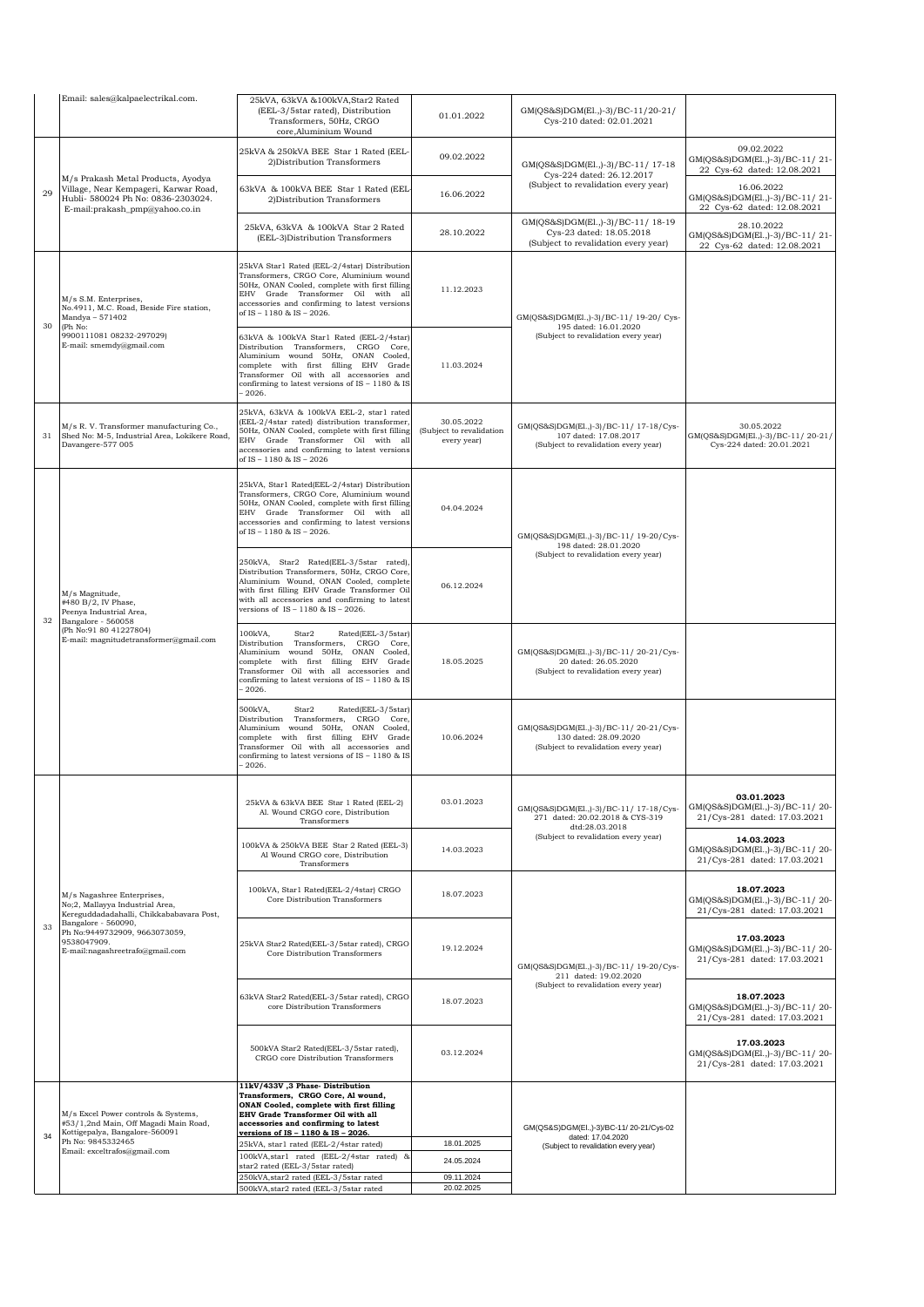|    | M/s Toshiba Transmission & Distribution<br>systems (India) Pvt Ltd, Rudraram village,<br>Patancheru Mandal,<br>Sangareddy District-502329, Hyderabad,                                                                      | 11kV/433V, 3 Phase-Distribution<br>Transformers, Amorphous metal Core, Al<br>wound, ONAN Cooled, complete with first<br>filling EHV Grade Transformer Oil with all<br>31.08.2021<br>accessories and confirming to latest versions<br>of IS - 1180 & IS - 2026.<br>• 100kVA, Star 2 (EEL-3/5 Star)<br>Cys-09 dated: 20.04.2020 |                                                       | GM(QS&S)DGM(El.,)-3)/BC-11/20-21/                                                                                                   |                                                                             |
|----|----------------------------------------------------------------------------------------------------------------------------------------------------------------------------------------------------------------------------|-------------------------------------------------------------------------------------------------------------------------------------------------------------------------------------------------------------------------------------------------------------------------------------------------------------------------------|-------------------------------------------------------|-------------------------------------------------------------------------------------------------------------------------------------|-----------------------------------------------------------------------------|
| 35 | Telangana<br>Ph No: 9140-3071 2222,<br>9392148215,9346575100<br>Email: marketing@toshiba-ttdi.com                                                                                                                          | 11kV/433V ,3 Phase-Distribution<br>Transformers, CRGO Core, Al wound, ONAN<br>Cooled, complete with first filling EHV Grade<br>Transformer Oil with all accessories and<br>confirming to latest versions of IS - 1180 & IS<br>$-2026.$<br>· 100kVA, star1 rated<br>(EEL-2/4star rated)                                        | 11.08.2021                                            | (Subject to revalidation every year)                                                                                                |                                                                             |
|    |                                                                                                                                                                                                                            | 25kVA,63kVA & 100kVA BEE star 1 rated,<br>EEL-2, Distribution Transformers                                                                                                                                                                                                                                                    | 03.11.2022                                            | GM(QS&S)DGM(El.,)-4)/BC-11/ 17-18/Cys-<br>223 dated:26.12.2017<br>(Subject to revalidation every year)                              | 03.11.2022<br>GM(QS&S)/DGM(El)-3/BC-11/21-<br>22/CYS-48 dtd:29.07.2021      |
| 36 | M/s Raj power Controls, No.116/7 & 117/6,<br>mookambika Temple Road, Machohalli forest<br>gate, Magadi Main road, Bangalore - 560091,<br>Mob;9611146656,9886260538,<br>Email:rajpowers@live.com,<br>rajeshrgowda@gmail.com | 25kVA, 63kVA and 100kVA BEE star 2 rated<br>EEL-3 Distribution Transformers                                                                                                                                                                                                                                                   | 22.01.2023                                            | GM(QS&S)DGM(El.,)-4)/BC-11/ 17-18/Cys-<br>285 dated:12.03.2018<br>(Subject to revalidation every year)                              | 22.01.2023<br>GM(QS&S)/DGM(El)-3/BC-11/21-<br>22/CYS-48 dtd:29.07.2021      |
|    |                                                                                                                                                                                                                            | 250kVA, star2 rated (EEL-3/5star rated                                                                                                                                                                                                                                                                                        | 06.01.2025                                            | GM(QS&S)/DGM(El)-3/BC-11/20-21/CYS-13                                                                                               | 29.07.2023                                                                  |
|    |                                                                                                                                                                                                                            | 500kVA, star2 rated (EEL-3/5star rated                                                                                                                                                                                                                                                                                        | 07.11.2024                                            | dtd:12.05.2020<br>(Subject to revalidation every year)                                                                              | GM(QS&S)/DGM(El)-3/BC-11/21-<br>22/CYS-48 dtd:29.07.2021                    |
|    |                                                                                                                                                                                                                            | 25kVA star1 rated (EEL-2/4star), Distribution<br>Transformers, CRGO core,                                                                                                                                                                                                                                                     | 16.06.2022                                            |                                                                                                                                     |                                                                             |
|    | M/s Jain Electrical Industry, Behind Bharat                                                                                                                                                                                | 25kVA star2 rated (EEL-3/5star), Distribution<br>Transformers, CRGO core,                                                                                                                                                                                                                                                     | 07.12.2022                                            |                                                                                                                                     |                                                                             |
| 37 | petroleum pump, sindhagi Road, Indi- 586 209<br>Ph No:                                                                                                                                                                     | 63kVA star1 rated (EEL-2/4star), Distribution<br>Transformers, CRGO core,                                                                                                                                                                                                                                                     | 16.06.2022                                            | GM(QS&S)DGM(El.,)-3)/BC-11/18-19/<br>CYS-103 dtd: 27.09.2018.                                                                       | 29.05.2021<br>GM(QS&S)/DGM(El)-3/BC-11/20-                                  |
|    | 9448129016/9980646616/9620116109.<br>Е<br>mail:anant.jain@jainpower.com                                                                                                                                                    | 63kVA star2 rated (EEL-3/5star), Distribution<br>Transformers, CRGO core,                                                                                                                                                                                                                                                     | 07.12.2022                                            | (Subject to revalidation every year)                                                                                                | 21/CYS-24 dtd:29.05.2020                                                    |
|    |                                                                                                                                                                                                                            | 100kVA<br>star1<br>rated<br>$(EEL-2/4star),$<br>Distribution Transformers, CRGO core,                                                                                                                                                                                                                                         | 16.06.2022                                            |                                                                                                                                     |                                                                             |
|    |                                                                                                                                                                                                                            | 100kVA<br>$(EEL-3/5star)$<br>star2<br>rated<br>Distribution Transformers, CRGO core,                                                                                                                                                                                                                                          | 07.12.2022                                            |                                                                                                                                     |                                                                             |
| 38 | M/s Nandadeepa Power Controls,<br>No:30, Kachohalli Industrial Area,<br>Dasanapura Hobali, Bangalore - 562123<br>(Ph No: 9066619819)<br>(E-mail: npctransformer@gmail.com,<br>ganpathdewasi2013@gmail.com)                 | 25kVA Star1 Rated (EEL-2/4star) Distribution<br>Transformers, CRGO Core, Aluminium wound                                                                                                                                                                                                                                      | 07.09.2023                                            | GM(QS&S)DGM(El.,)-3)/BC-11/20-21/Cys-29<br>dated: 30.05.2020                                                                        |                                                                             |
|    |                                                                                                                                                                                                                            | 100kVA, Star2 Rated (EEL-3/5star rated),<br>Distribution Transformers, , CRGO Core, Copper<br>Wound,                                                                                                                                                                                                                          | 11.01.2025                                            | (Subject to revalidation every year)                                                                                                |                                                                             |
|    |                                                                                                                                                                                                                            | 25kVA, 63kVA, 100kVA, 250kVA & 500kVA<br>star1 rated, EEL-2, Distribution Transformers                                                                                                                                                                                                                                        | 06.07.2022                                            |                                                                                                                                     | 06.07.2022<br>GM(QS&S)DGM(El.,)-3)/BC-11/21-<br>22/Cys-38 dated: 09.07.021  |
| 40 | M/s Vijay Vidyuth Udyog, #10, Survey No:<br>168/1, Machohalli, Dasanapura Hobli, Magadi<br>Road, Bengaluru -560 091. (Ph no:966345451,<br>9341225120, Email:info@vijayvidyuth.com)                                         | 250kVA, star2 EEL-3, Al wound, CRGO core<br>Distribution Transformers                                                                                                                                                                                                                                                         | 16.01.2022                                            | GM(QS&S)DGM(El.,)-4)/BC-11/ 17-18/Cys-304<br>dated: 26.03.2018<br>(Subject to revalidation every year)                              | 16.01.2022<br>GM(QS&S)DGM(El.,)-3)/BC-11/21-<br>22/Cys-38 dated: 09.07.021  |
|    |                                                                                                                                                                                                                            | 63kVA, 100kVA & 500kVA star2 EEL-3, Al<br>wound, CRGO core Distribution Transformers                                                                                                                                                                                                                                          | 12.02.2023                                            |                                                                                                                                     | 12.02.2023<br>GM(QS&S)DGM(El.,)-3)/BC-11/21-<br>22/Cys-38 dated: 09.07.021  |
|    | M/s Danish Private Limited.,                                                                                                                                                                                               | 250kVA Star2 Rated(EEL-3/5star rated).<br>CRGO Core, Aluminium/Copper wound<br>Distribution Transformers,                                                                                                                                                                                                                     | 12.12.2021<br>(Subject to Revalidation<br>every year) | GM(QS&S)DGM(El.,)-3)/BC-11/20-21/Cys-                                                                                               |                                                                             |
| 41 | F-679-680, G-694,<br>Sitapur Industrial Area, Jaipur - 302022.<br>Mob:8947822222<br>E-mail: info@danish.co.in                                                                                                              | 500kVA Star2 Rated(EEL-3/5star rated),<br>CRGO Core, Aluminium/Copper Wound<br>Distribution Transformers,,                                                                                                                                                                                                                    | 17.12.2024<br>(Subject to Revalidation<br>every year) | 57 dated: 09.07.2020<br>(Subject to revalidation every year)<br>&<br>GM(QS&S)DGM(El.,)-3)/BC-11/20-21/Cvs-<br>170 dated: 13.11.2020 |                                                                             |
|    |                                                                                                                                                                                                                            | 1000kVA Star2 Rated(EEL-3/5star rated)<br>CRGO Core , Copper Wound Distribution<br>Transformers                                                                                                                                                                                                                               | 17.12.2024<br>(Subject to Revalidation<br>every year) | (Subject to revalidation every year)                                                                                                |                                                                             |
|    |                                                                                                                                                                                                                            | 250kVA, Star2 Rated(EEL-3/5star rated), CRGO<br>Core, Copper Wound, Distribution Transformers,                                                                                                                                                                                                                                | 18.03.2024<br>(Subject to Revalidation<br>every year) | GM(QS&S)DGM(El.,)-3)/BC-11/20-21/Cys-63<br>dated: 30.07.2020<br>(Subject to revalidation every year)                                | 18.03.2024<br>GM(QS&S)DGM(El.,)-3)/BC-11/21-<br>22/Cys-88 dated: 22.09.2021 |
|    | M/s Voltech Manufacturing Company Limited.,<br>Sy No: 212/1,212/2,213/3, Pillaipakkam                                                                                                                                      | 100kVA, BEE star1 rated (4Star/EEL-2)<br>Distribution Transformers                                                                                                                                                                                                                                                            | 05.12.2021                                            |                                                                                                                                     | 05.12.2021<br>GM(QS&S)DGM(El.,)-3)/BC-11/21-<br>22/Cys-88 dated: 22.09.2021 |
| 42 | Village, Sriperumputhur Taluk, Kanchipuram-<br>602105)<br>(E- mail: transformers@voltechgroup.com)<br>(Ph No: 91-44-27107288)                                                                                              | 250kVA, BEE star1 rated (4Star/EEL-2)<br>Distribution Transformers                                                                                                                                                                                                                                                            | 27.01.2022                                            | GM(QS&S)DGM(El.,)-4)/BC-11/17-18/Cys-85<br>dated: 28.07.2017<br>(Subject to revalidation every year)                                | 27.01.2022<br>GM(QS&S)DGM(El.,)-3)/BC-11/21-<br>22/Cys-88 dated: 22.09.2021 |
|    |                                                                                                                                                                                                                            | 500kVA, BEE star1 rated (4Star/EEL-2)<br>Distribution Transformers                                                                                                                                                                                                                                                            | 05.12.2021                                            |                                                                                                                                     | 05.12.2021<br>GM(QS&S)DGM(El.,)-3)/BC-11/21-<br>22/Cys-88 dated: 22.09.2021 |
|    |                                                                                                                                                                                                                            | 500kVA, BEE star2 rated (EEL-3/5 Star<br>rated) Distribution Transformers, CRGO core                                                                                                                                                                                                                                          | 04.06.2023                                            | GM(QS&S)DGM(El.,)-3)/BC-11/17-18/Cys-85<br>dated: 28.07.2018<br>(Subject to revalidation every year)                                | 04.06.2023<br>GM(QS&S)DGM(El.,)-3)/BC-11/21-<br>22/Cys-88 dated: 22.09.2021 |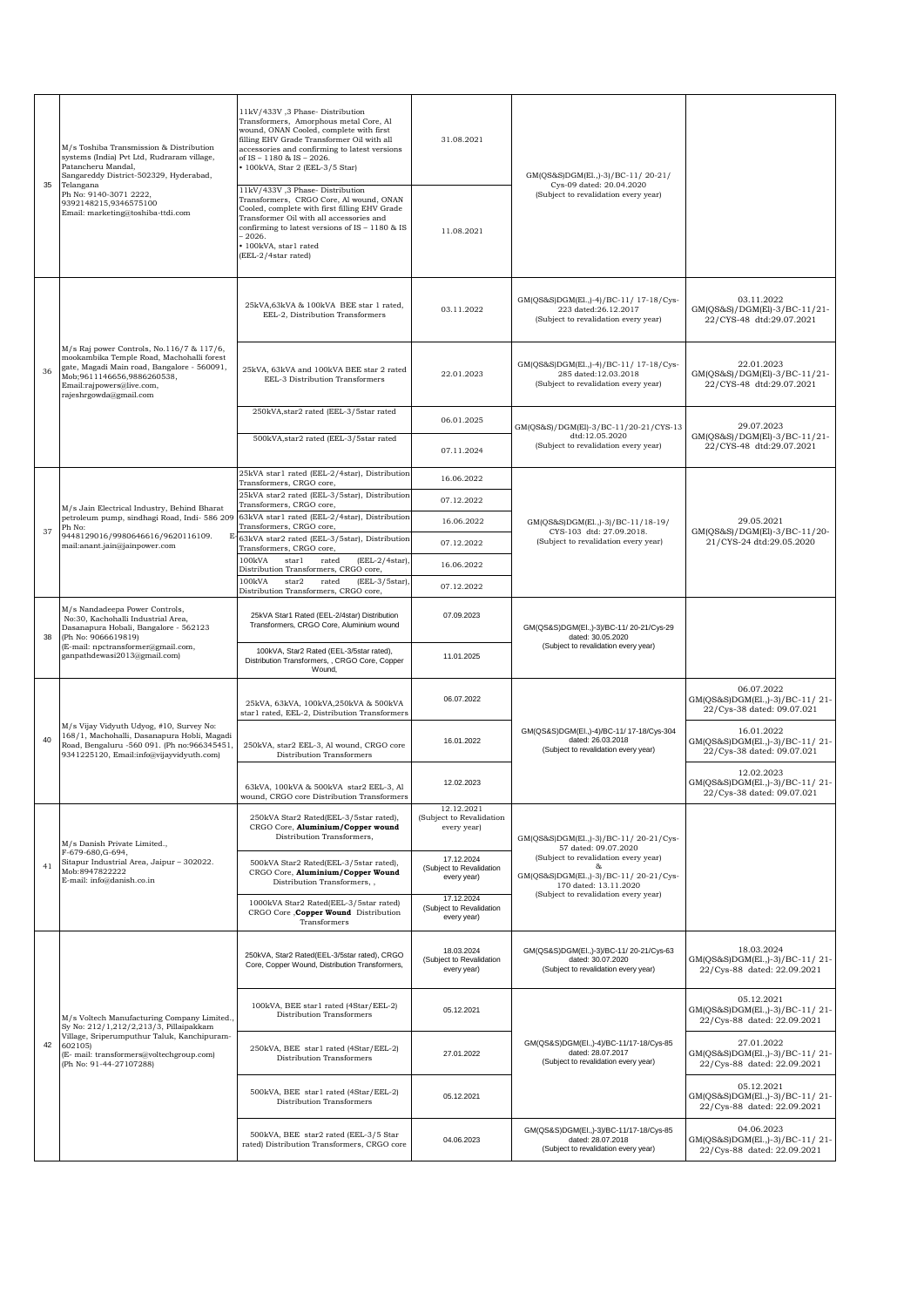| 43 | M/s Unipower Technical Services and<br>Consultancy Pvt Ltd., #47/2, Kachohalli<br>Village, Dasanpura Hobli, Magadi Main Road,<br>Bengaluru-590091<br>Ph No: 9742387774<br>Email:marketing@unipts.com/<br>contact@unipts.com.                                        | 200kVA, Star2 Rated (EEL-3/5star rated),<br>50Hz, CRGO Core, Aluminium Wound,<br>Distribution Transformers                                                                                                                                                                                                                                       | 09.09.2024 | GM(QS&S)DGM(El.,)-3)/BC-11/20-21/Cys-<br>70 dated: 11.08.2020<br>(Subject to revalidation every year)   |                                                                              |
|----|---------------------------------------------------------------------------------------------------------------------------------------------------------------------------------------------------------------------------------------------------------------------|--------------------------------------------------------------------------------------------------------------------------------------------------------------------------------------------------------------------------------------------------------------------------------------------------------------------------------------------------|------------|---------------------------------------------------------------------------------------------------------|------------------------------------------------------------------------------|
| 44 | M/s Unimag Power Transformer Pvt Ltd.,<br>26/A, II phase, Peenya Industrial Area,<br>Bengaluru-560 058 (Ph No:8028396184, E-<br>mail:contact@umpt.in)                                                                                                               | 500kVA star2 rated (EEL-3/5 star),<br>Distribution Transformers, CRGO core,                                                                                                                                                                                                                                                                      | 27.07.2023 | GM(QS&S)DGM(El.,)-3)/BC-11/ 18-19/Cys-<br>112 dated: 09.10.2018<br>(Subject to revalidation every year) | 14.08.2021<br>GM(QS&S)DGM(El.,)-3)/BC-11/20-<br>21/Cys-86 dated: 17.08.2020  |
| 45 | M/s Ohm Sree Manikanta Electricals, No: 23,<br>3rd 'a' cross, TTP Colony, Nelagadaranahalli,<br>Nagasandra Post, Bangalore - 560073 (Factory                                                                                                                        | 100kVA, BEE star2 rated (EEL-3/5 Star<br>rated) Distribution Transformers, Amorphous<br>core                                                                                                                                                                                                                                                     | 28.06.2023 | GM(QS&S)DGM(El.,)-4)/BC-11/ 17-18/Cys-<br>123 dated:31.10.2018<br>(Subject to revalidation every year)  | 27.08.2021<br>GM(QS&S)DGM(El.,)-3)/BC-11/20-<br>21/Cys-98 dated: 28.08.2020  |
|    | Unit: Sy. No:111/2, Site No 1 & 2,<br>Gangondanahalli village, Near Nice Road<br>Bridge, Lakshmipura Post, Bangalore North                                                                                                                                          | 250kVA, Star2 rated (EEL-3/5star)<br>Distribution Transformer, CRGO core,<br>Aluminium wound                                                                                                                                                                                                                                                     | 04.12.2024 | GM(QS&S)DGM(El.,)-3)/BC-11/20-21/Cys-                                                                   |                                                                              |
|    | Taluk, Bangalore - 562123) (Ph No: 0808-<br>22792936, 080-2272445)<br>(E-mail: Transformers@osmec.co.in)                                                                                                                                                            | 500kVA, Star2 rated (EEL-3/5star)<br>Distribution Transformer, CRGO core, Copper<br>wound                                                                                                                                                                                                                                                        | 10.01.2024 | 99 dated: 28.08.2020<br>(Subject to revalidation every year)                                            |                                                                              |
|    | M/s S.M. Enterprises.<br>(TM AND OD),                                                                                                                                                                                                                               | 100kVA Star2 Rated(EEL-3/5star rated),<br>Distribution Transformers CRGO Core,<br>Aluminium Wound                                                                                                                                                                                                                                                | 25.11.2024 |                                                                                                         |                                                                              |
| 46 | No.4911, Beside Fire station, M.C.Road,<br>Mandya - 571402<br>Ph No. 9900111081,<br>08232-297029                                                                                                                                                                    | 250kVA Star2 Rated(EEL-3/5star rated),<br>Distribution Transformers, CRGO Core,<br>Aluminium Wound                                                                                                                                                                                                                                               | 09.12.2024 | GM(QS&S)DGM(El.,)-3)/BC-11/20-21/Cys-<br>116 dated: 07.09.2020<br>(Subject to revalidation every year)  |                                                                              |
|    | Email: smemdy@gmail.com                                                                                                                                                                                                                                             | 500kVA Star2 Rated(EEL-3/5star rated),<br>Distribution Transformers, CRGO Core.<br>Aluminium Wound                                                                                                                                                                                                                                               | 11.01.2025 |                                                                                                         |                                                                              |
| 47 | M/s Powergrow Transformers India Private<br>Limited<br>#9/3C, Kachohalli Industrial Area, Magadi<br>Main Road, Vishwaneedam Post,<br>Bangalore - 560091.<br>Ph No:<br>9964697885/9448235186<br>E-mail: powergrowtransformersindia@<br>gmail.com                     | 200kVA, Star1 Rated (EEL-2/4 star<br>rated)Distribution Transformers, CRGO Core,<br>Aluminium wound<br>500kVA, Star2 Rated (EEL-3/5 star rated),<br>Distribution Transformers, 50Hz, CRGO Core,<br>Aluminium Wound                                                                                                                               | 18.11.2021 | GM(QS&S)DGM(El.,)-3)/BC-11/20-21/Cys-<br>172 dated: 20.11.2020                                          |                                                                              |
| 48 | M/s Chuan Shun Electric Company India<br>Private Limited (CSE Power).<br>No.79-B, KIADB Industrial Area, Jigani Phase<br>I, Jigani, Anekal Taluk, Bangalore-560105.<br>Ph No:<br>91 80 29776476/77/78<br>8762800500                                                 | 63kVA, Star2 Rated (EEL-3/5 star rated),<br>Distribution Transformers, 50Hz, CRGO Core,<br>Aluminium Wound<br>100kVA, Star2 Rated (EEL-3/5 star rated),<br>Distribution Transformers, 50Hz, CRGO Core,<br>Aluminium Wound<br>250kVA, Star2 Rated (EEL-3/5 star rated),<br>Distribution Transformers, 50Hz, CRGO Core,<br>Aluminium/ Copper Wound | 24.11.2021 | GM(QS&S)DGM(El.,)-3)/BC-11/20-21/Cys-<br>174 dated: 27.11.2020                                          |                                                                              |
| 49 | M/s Kerala Electrical and Allied Engineering<br>Co. Ltd,<br>7th Floor, Housing board Office Complex,<br>Panampilly Nagar, Kochi - 682036<br>(Factory Unit: Mamala P.O. Ernakulam Dist,<br>Kochi - 682305, Kerala)<br>Ph No: 2310012/13/14<br>E-mail: info@kel.co.in | 25kVA, 63kVA, 100kVA, 200kVA, 250kVA &<br>500kVA Star1 Rated (EEL-2/4 star<br>rated)Distribution Transformers, CRGO Core,<br>Aluminium wound                                                                                                                                                                                                     | 23.12.2021 | GM(QS&S)DGM(El.,)-3)/BC-11/20-21/Cys-<br>202 dated: 23.12.2020                                          |                                                                              |
| 50 | M/s Power Tech Transformers,<br>No.32, Indiranagar, Near RNS Paints,<br>Nagasandra Post, Doddabiderakallu, Bangalore<br>560073<br>Ph No:96630220273/9886020326<br>E-mail:Powertech.vinod@gmail.com                                                                  | 100kVA Star2 Rated(EEL-3/5star rated),<br>Distribution Transformers, 50Hz, CRGO Core,<br>Aluminium Wound, ONAN Cooled, complete<br>with first filling EHV Grade Transformer Oil<br>with all accessories and confirming to latest<br>versions of $IS - 1180$ & $IS - 2026$ .                                                                      | 29.12.2021 | GM(QS&S)DGM(El.,)-3)/BC-11/20-21/Cys-<br>206 dated:29.12.2020                                           |                                                                              |
| 51 | M/s Sri Sairam Power Controls<br>#1/4, Lakshamaiah Industrial Layout,<br>Abbigere Village Bengaluru-560090<br>Ph NO:91-080-23253811/<br>E-mail: info@sairampowercontrols.com/<br>sairampower@gmail.com                                                              | 25kVA, Star1 Rated(EEL-2/4star) Distribution<br>Transformers, CRGO Core, Aluminium wound<br>200kVA & 500kVA Star2 Rated(EEL-3/ 5star<br>rated), Distribution Transformers, 50Hz,<br>CRGO Core, Aluminium Wound,                                                                                                                                  | 02.01.2022 | GM(QS&S)DGM(El.,)-3)/BC-11/20-21/Cys-<br>211 dated: 02.01.2021                                          |                                                                              |
|    | M/s SLV Transformer,                                                                                                                                                                                                                                                | 100kVA, Star2Rated (EEL-3/5star rated)<br>Distribution Transformers, CRGO Core,<br>Aluminium wound                                                                                                                                                                                                                                               | 05.03.2022 |                                                                                                         |                                                                              |
| 52 | Ground floor, Sy No.124, Near Abhaya School,<br>Jangalpalya Village, Jigani Hobli Anekal Taluk,<br>Banglore - 560083<br>Ph No:9686661992/9448369932<br>E-mail: slvtransformer20@gmail.com                                                                           | 25kVA, Star1Rated (EEL-2/4star rated)<br>Distribution Transformers, 50Hz, CRGO Core,<br>Aluminium Wound<br>250kVA Star2 Rated(EEL-3/5star rated),<br>Distribution Transformers, 50Hz, CRGO Core,                                                                                                                                                 | 12.08.2022 | GM(QS&S)DGM(El.,)-3)/BC-11/21-22/Cvs-<br>61 dated: 11.08.2021                                           |                                                                              |
|    |                                                                                                                                                                                                                                                                     | Aluminium Wound, ONAN Cooled<br>25kVA, 63kVA & 100kVA star1 rated(EEL-<br>2/4star), Distribution Transformers, CRGO<br>$_{\rm core}$                                                                                                                                                                                                             | 27.03.2023 |                                                                                                         | 27.03.2023<br>GM(QS&S)DGM(El.,)-3)/BC-11/20-<br>21/Cys-290 dated: 25.03.2021 |
| 53 | M/s J.M. Electrical Works, Sy No:224/C/3,<br>Holagundi road, Near by JSS college,<br>Huvinahadagali Town and Taluk, Ballari Ph<br>No:9902371432 E-<br>mail:dileepjmew@gmail.com                                                                                     | 25kVA & 63kVA star2 rated(EEL-3/5star),<br>Distribution Transformers, CRGO core                                                                                                                                                                                                                                                                  | 03.04.2023 | GM(QS&S)DGM(El.,)-3)/BC-11/ 18-19/Cys-<br>133 dated: 13.11.2018                                         | 03.04.2023<br>GM(QS&S)DGM(El.,)-3)/BC-11/20-<br>21/Cys-290 dated: 25.03.2021 |
|    |                                                                                                                                                                                                                                                                     | 100kVA star2 rated (EEL-<br>3/5star), Distribution Transformers, CRGO<br>core                                                                                                                                                                                                                                                                    | 23.08.2023 |                                                                                                         | 23.08.2023<br>GM(QS&S)DGM(El.,)-3)/BC-11/20-<br>21/Cys-290 dated: 25.03.2021 |